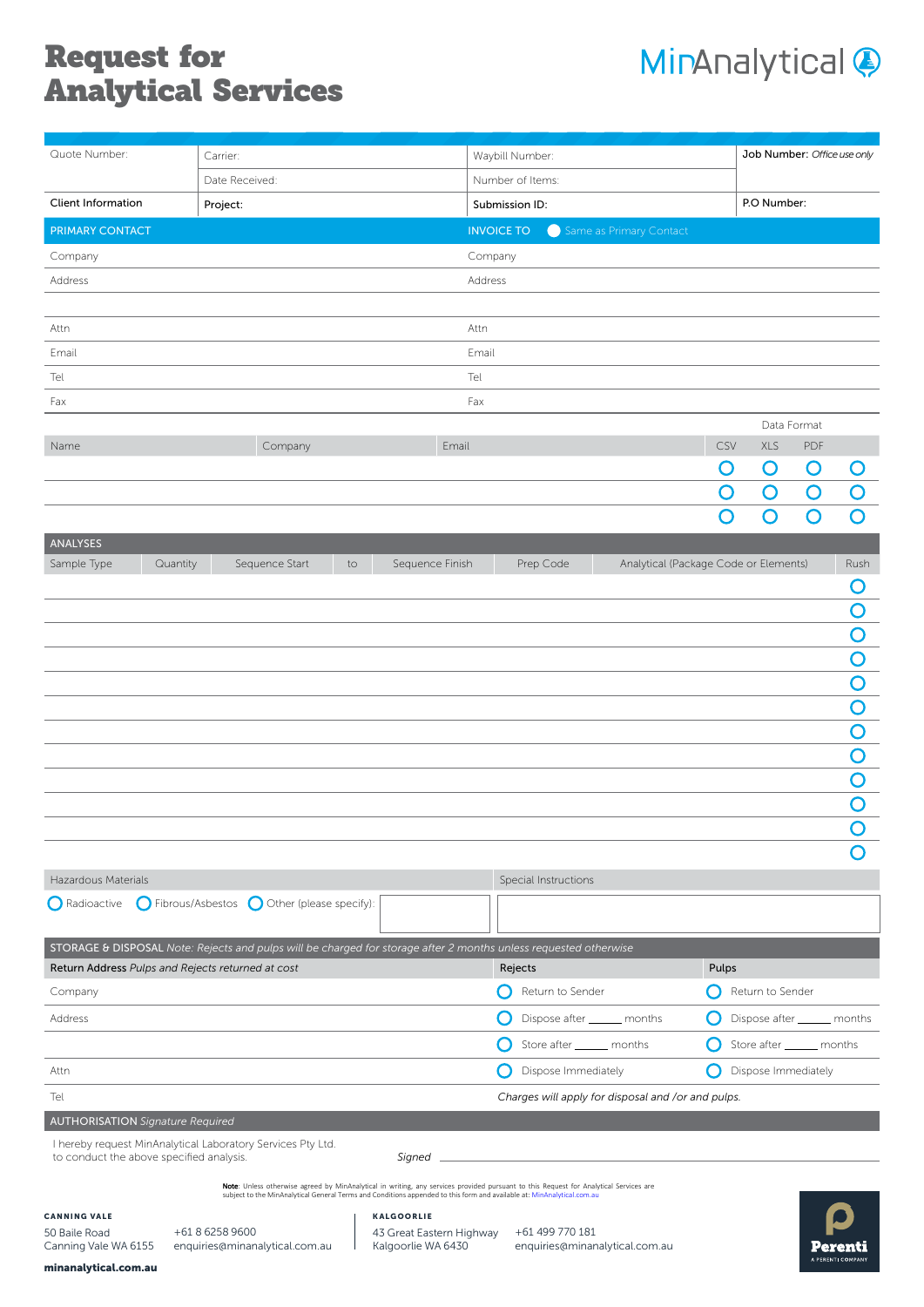# **MinAnalytical @**

Telephone: + 61 8 6258 9600 Facsimile: + 61 8 6258 9696

## **GENERAL TERMS AND CONDITIONS**

#### **1. DEFINITIONS**

In these General Terms and Conditions, unless the context requires otherwise:

**Agreement** means the agreement between the Parties in respect of the provision of the Services by the Company to the Client, including these General Terms and Conditions and the terms contained in or referred to in the Quotation.

**Bulk** means the stockpile of physical product, whether in situ or otherwise, from which the Client procures the Samples.

**Business Day** means a day that is not a Saturday, Sunday or public holiday in Western Australia.

**Claims** means any claim, action, proceedings, demand, cost, damage, loss, expense (including legal expenses), liability or other outgoing of any nature as a result of the Agreement, whether arising during or after the term of the Agreement.

**Client** means the party who acquires the Services from the Company. **Company** means MinAnalytical Laboratory Services Australia Pty Ltd (ACN 146 875 774).

**Corporations Act** means the *Corporations Act 2001* (Cth). **Confidential Information** means any and all information, data, specifications, drawing,

reports, accounts or other documents as supplied or made available by or on behalf by the Company to the Client or brought into existence by the Company, in or under for the purpose of the Agreement. **Dispute** means any dispute or difference arising between the Parties under or in connection

with the Agreement. **Due Date** means the date or turnaround time agreed between the Partiesin respect of when

the Services are to be completed.

**Force Majeure Event** means any acts of God; war, warlike operations, acts of terrorism, insurrections or riots; fires; floods; explosions; pandemics, epidemics; quarantine restrictions; any act of government (including delays in approvals or clearances), governmental priorities, allocation regulations or orders affecting materials, facilities or incomplete or completed Services; strikes, labour disputes or other industrial action causing cessation, slow-down or interruption of work; delay or default in freight, shipping or logistics; or inability after due and timely diligence to procure materials, accessories, equipment or parts; or any other cause to the extent it is beyond the Company's control or not occasioned by the Company's fault or negligence, as the case may be.

**General Terms and Conditions** means these General Terms and Conditions.

## **Government Agency** means:<br>(a) a government or gover

a government or government department or other body;

- (b) a governmental, semi–governmental or judicial person including a statutory corporation; or;
- (c) a person (whether autonomous or not) who is charged with the administration of a law.

**GST** has the meaning given in the *A New Tax System (Goods and Services Tax) Act 1999* (Cth). **Insolvency Event** means:

- (a) where a party is an individual person or a partnership including an individual person, that person: commits an act of bankruptcy; has a bankruptcy petition presented against him or her or presents his or her own petition; is made bankrupt; makes a proposal for a scheme of arrangement or a composition; or has a deed of assignment or deed of arrangement made, accepts a composition, is required to present a debtor's petition, or has a sequestration order made, under the *Bankruptcy Act 1966* (Cth) or like provision under the law governing this Agreement; or
- (b) where a party is a corporation: notice is given of a meeting of creditors with a view to the corporation entering a deed of company arrangement; it enters a deed of company arrangement with creditors; a controller or administrator is appointed; an application is made to a court for its winding up and not stayed within 14 days; a winding up order is made in respect of it; it resolves by special resolution that it be wound up voluntarily (other than for a member's voluntary winding up); it is unable to pay its debts when due; or a mortgagee of any of its property takes possession of that property:

**Intellectual Property Rights** means all statutory and other proprietary rights in respect of patents (including inventions), trademarks, copyright (and associated moral rights), designs, circuit layout and know how (including trade secrets), and the right to apply for such rights and all other intellectual property as defined in Article 2 of the *Convention Establishing the*

*World Intellectual Property Organisation* of July 1967, or any application or right to **Party** means the Company or the Client and **Parties** means the Company and the Client.

**PPSA** means the *Personal Property Securities Act 2009* (Cth) and any regulations made pursuant to it.

**Price(s)** means the amount payable by the Client to the Company in respect of the Services as specified in the Quotation.

**Privacy Law(s)** means the *Privacy Act 1988* (Cth) provisions in the Act dealing with personal information and other applicable laws that regulate the collection and use of personal information in Australia.

**Quotation** means any proposal, quotation or document prepared by the Company for the Client which sets out the Services, the Price and the General Terms and Conditions in relation to the performance of the Services.

**Report** means all reports and documents created by the Company as a result of performing the Services.

**Request for Analytical Services Form** means a document substantially in the form set out in Schedule 3 of the Quotation and separately available a[t RFAS Form](https://minanalytical.com.au/wp-content/uploads/sites/7/2019/09/PERE-19226-Minanalytical-Submissions-form.pdf) and otherwise acceptable to the Company at its sole discretion which a Client must submit to the Company detailing the Client's specific instructions in respect of the Samples, the quantity of Samples and the Services to be performed in relation to the Samples.

**Sample(s)** means the samples submitted by the Client to the Company for the purpose of the Company performing the Services as requested by the Client and includes any remaining pulps and residue of the Sample remaining following the completion of the Services.

**Sample Acceptance Notice** means a written notice issued to the Client by the Company pursuant to claus[e 4.2](#page-1-0) in which the Company indicates that the Client's Samples have been accepted for delivery and the Company is able to provide the Service requested in relation to those Samples.

**Sample Delivery Location** means the Company's facility where the Client is to deliver the Samples as agreed in writing by the Company.

**Sample Submission Form** means a Request for Analytical Services Form, or where such a request has previously been accepted by the Company and relates to multiple batch Services, a written notice from the Client substantially in the form of a Request for Analytical Services Form, which is to be submitted to the Company prior to delivery of any Samples pursuant to claus[e 4.1.](#page-1-1)

**Security Interest** has the meaning set out in the PPSA.

**Services** means the services to be performed by the Company for the Client under the Agreement as set out in the Quotation and relevant purchase order, Request for Analytical Services Form or Sample Submission Form.

#### **2. APPLICABLE TERMS**

2.1 The Company will perform the Services in accordance with the Agreement and for the avoidance of any doubt, these General Terms and Conditions.

- 2.2 The only terms and conditions which are binding upon the Parties in relation to the provision and performance of the Services are those set out in the Agreement. Any terms and conditions submitted or issued by the Client (including as attached to, or referenced in, any purchase orders, request for service forms, correspondence,<br>delivery acknowledgements or other instrument) are not applicable and binding on the Company unless agreed and accepted in writing by the Company.
- $2.3$ The placement of an order or request for services by the Client or receipt by the Company of the Samples, will constitute acceptance of this Agreement by the Client.
- $2\Delta$ The relationship between the Company and the Client is only that of a principal and a contractor.

#### <span id="page-1-2"></span>**3. REQUEST FOR SERVICES**

- The Company will only accept instructions from the Client, or as otherwise notified in writing by the Client, and the instructions are to be submitted to the Company by way of a properly completed Request for Analytical Services Form or the equivalent when
- such equivalent is acceptable to the Company at its sole discretion. The Client must provide sufficient information, specifications and instructions, for all  $3.2$ enquiries and orders for the provision of the Services to enable the Company to evaluate and/or perform the Services required.
- $3.3$ The Company reserves the right to reject any Request for Analytical Services Form that is deficient in respect of the information required for the Company to assess the scope and quantum of the Services required.
- $3.4$ The Company may reject any Request for Analytical Services Form for any reason in its absolute discretion.
- $3.5$ For avoidance of doubt, a purchase order issued by the Client shall not on its own suffice as a request for analytical services unless it sets out all the information required in a Request for Analytical Services Form.
- Any information, specifications and instructions submitted by the Client to the Company must include a written notice of all known safety or health hazards and special procedures applicable to the safe handling, testing, storage, transport and disposal of the Samples. The Company may in its absolute discretion, refuse to provide the Services on the relevant Samples where it determines the performance of such services may pose a health or safety hazard. In the event of the Company exercises its discretion to refuse the provision of the Service, the Company may fully exercise all its rights and discharges all its liabilities under the Agreement.
- $37$ The Company relies on the correctness, accuracy and completeness of the information submitted by the Client. The Company takes no responsibility and has no liability for or in respect of the information submitted by the Client.

#### <span id="page-1-1"></span>**4. DELIVERY AND OWNERSHIP OF THE SAMPLES**

- All Samples must be pre-registered with the Company by means of the Client submitting a completed Sample Submission Form to the Company.
- <span id="page-1-0"></span> $4.2$ As soon as practically possible after receipt of a Sample Submission Form, and providing that the Company has determined in its sole discretion that it has the capability and capacity to provide the requested Services, the Company shall issue a Sample Acceptance Notice to the Client.
- The Company reserves the right to reject any Sample Submission Form and the 43 associated Samples if the Sample Submission Form is materially deficient in respect of the information required for the Company to assess the scope and quantum of the Services required.
- $\Lambda$ The Client is responsible for the delivery of the Samples to the Sample Delivery Location.
- The Company does not accept and will have no responsibility in respect of Samples where the Samples have been delivered to the Company prior to the issue by the Company of a Sample Acceptance Notice for the samples.
- 4.6 If Samples are delivered to any Company site prior to the issue of a Sample Acceptance Notice for such Samples, the Company shall be entitled to reject delivery of such Samples and any return freight or other costs associated with such rejection shall be at the expense of the Client.
- The Company will not commence the performance of the Services on the Samples 47 without receipt of the Client's instructions in the manner set in claus[e 3.](#page-1-2)
- 4.8 The Company will inform the Client in the event of any discrepancies between the Samples detailed on the Request for Analytical Services Form or the Sample Submission Form and the Samples received by the Company. The performance of the Services will not commence until any such discrepancy is rectified.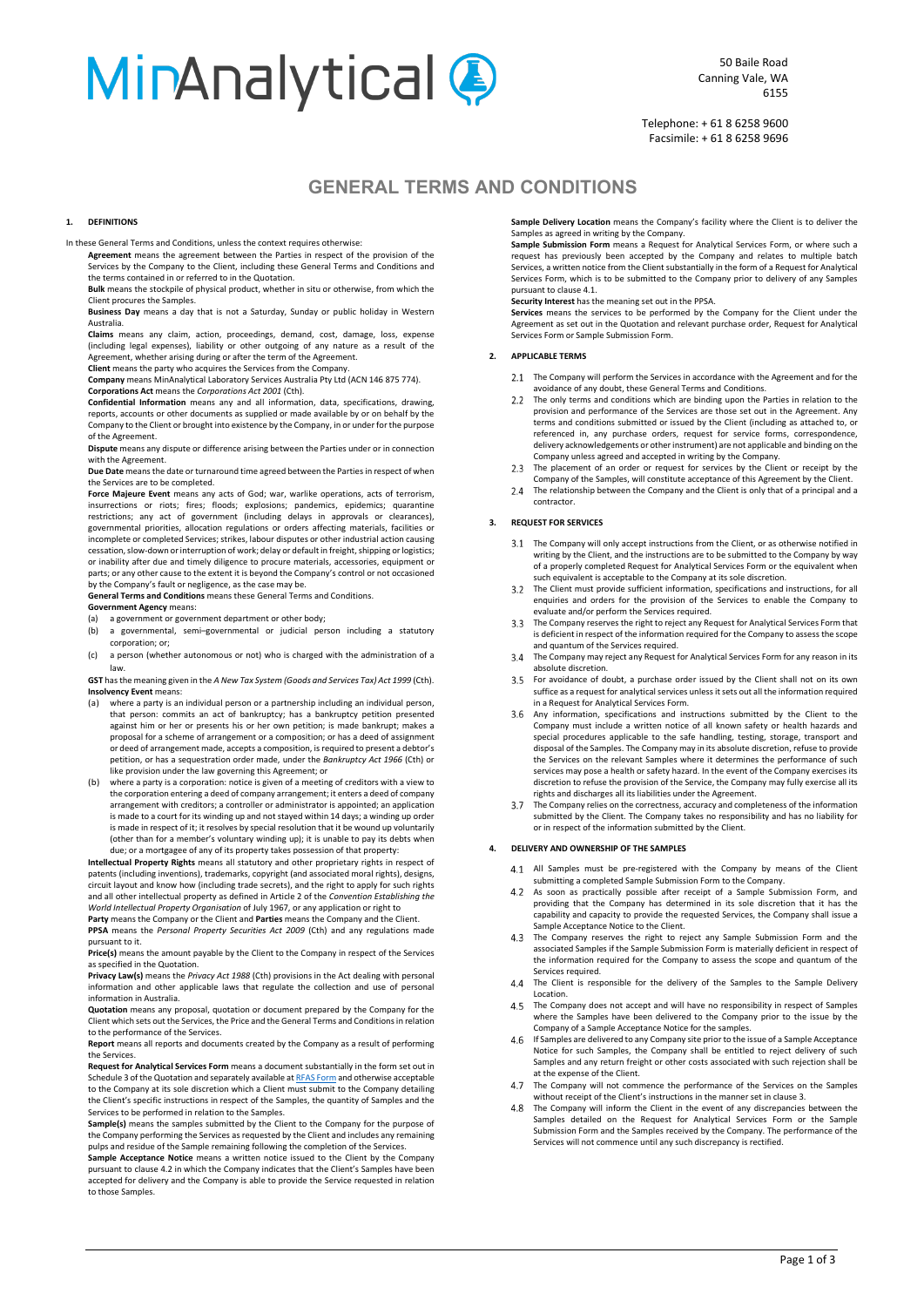

#### **5. OWNERSHIP OF SAMPLES**

The Samples submitted to the Company remain the property of the Client. The Company is not liable for any Claims whatsoever relating to the deterioration,  $52$ contamination, damage or loss of the Samples. The Client agrees to indemnify the Company in respect of all Claims, demand or actions which may be made against the Company with respect to deterioration, damage or loss of the Samples.

#### **6. PERFORMANCE OF THE SERVICES**

- The Company will provide the Services by exercising the same degree of skill, care and diligence that would be exercised by professional service providers in similar circumstances and in accordance with:
	- (a) the specific instructions of the Client as confirmed by the Company;<br>(b) the Agreement;
	- the Agreement;
	- (c) such methods the Company considers appropriate on technical, operational and/or financial grounds;
	- (d) any obligations of authorisations, permits or licenses required to be held by the Company in connection with the provision of the Services; and (e) any applicable laws and regulations.
- The Company will only perform the specific Services as instructed by the Client. The  $6.2$ Company may recommend services appropriate for the Sample but is not responsible and is not liable to the Client in respect of the appropriateness of the Client's ultimate selection and instructions for request of the Services.
- The Company will use reasonable endeavours to ensure that the Services are 6.3 completed by the Due Date. The Company makes no guarantees to the completion of the Services by the Due Date and will advise the Client as soon as reasonably practicable of any changes to the Due Date.
- 6.4 The Company shall store the Samples free of charge for a period of 60 days from the date of issue of the relevant invoice for the performance of the Service, following which the Company reserves the right to charge the Client storage and/or disposal fees at cost plus 25%.
- 6.5 The Company may assign or subcontract the storage and handling of the Samples with prior written approval of the Client.
- 6.6 During the performance of the Services, the Client acknowledges and agrees that the Samples or parts thereof, may be altered, lost, damaged or destroyed. The Company is not liable to the Client or any third party for any alteration, loss, damage or destruction to the Samples or parts thereof.

#### **7. REPORT**

- 7.1 Upon completion of the Services, the Company will:
	- (a) communicate the information collected and any analysis of that information to the Client in a Report prepared in the format as instructed by the Client; and (b) issue a certificate of analysis.
- The Company will ensure that the Report is prepared with due care within the  $7.2$ limitation of the Client's instructions and unless otherwise instructed, is under no obligation to refer to any facts or circumstances that are outside the Client's instructions.
- $7.3$ Where requested in writing by the Client, provisional results may be provided. The Client acknowledges and agrees that any provisional results are subject to the Report. Provisional reports are only available to clients who have prior approved credit applications and are not in arrears of any payment due to the Company.
- $7.4$ The Report issued by the Company will only contain data from the Samples (as received). If the Client requires the Company to provide a report in respect of the Bulk, the Client must make a separate and special arrangement with the Company for the inspection and sample of the Bulk in advance.
- The Report is for the sole use of the Client and must not be distributed by the Client or  $7.5$ relied upon by any third party without the prior written consent of the Company.
- 7.6 The Company is not responsible for any decisions or actions undertaken by the Client or any third party on the basis of the Report.

#### <span id="page-2-1"></span>**8. TERMS OF PAYMENT**

- $8.1\,$ The Company will issue an invoice on a monthly basis, or as required after completion of the Services.
- The Client must pay the invoiced amounts within 21 days from the date of the invoice. 82 All invoiced amounts are in Australian Dollars (AUD\$).
- Failure by the Client to pay the Company as and when the invoiced amount is due and 8.3 payable, the Company may:
	- (a) charge interest on overdue amounts payable from the date on which the debt is due until the date of payment in full, at a rate of 8% per month or the highest rate permitted by law, whichever is lower; and
	- (b) suspend the Services until payment has been made in full.
- 84 Without prejudice to any other right or remedy the Company may have, the Client must pay the Company for all Services rendered up to the date of the suspension of the Services, plus all interest and costs, including legal costs, incurred by the Company. 8.5
- The Client is not entitled to set-off against or deduct from the invoices amounts from any sums owed or claimed to be owed to the Client by the Company.

#### **9. GST**

- $Q<sub>1</sub>$ Unless otherwise stated, all pricing in this Agreement is exclusive of GST.
- 9.2 If GST is imposed on the provision of the Services pursuant to this Agreement, the Client must pay to the Company, in addition to the GST-exclusive consideration, an amount equal to the GST payable in respect of the provision of the Services.
- Any GST amount payable under the Agreement is payable on the same date as the 9.3 other consideration that has given rise to the obligation to pay GST. The Company will ensure that any invoice or other request or demand for payment of supplies to the Client under the Agreement constitutes a tax invoice that ,where applicable, enable the Client to claim any tax credits for the GST in respect of the supplies to which the invoice relates.

#### **10. PRICING**

- 
- <span id="page-2-0"></span>The Prices are subject to revision by the Company every 6 months. The Client will be notified in writing of any changes in the Prices no later than 30 days before the effective date of the change in Prices.
- 10.3 Changes in the Prices will take effect from the date stated in the notice provided pursuant to claus[e 10.2.](#page-2-0)
- In the event of any increased costs, time or expenditures resulting from unforeseen circumstances or circumstances beyond the control of the Company the Company reserves the right to charge the Client any such reasonable additional charges as required to cover any increase.

#### **11. WARRANTIES**

- 11.1 To the full extent permitted by law, the Company excludes all warranties, terms, conditions or undertakings whether express or implied, in relation to the Services and/or the Report and its contents. Where any legislation implies any terms in this Agreement cannot be modified or excluded, then such terms shall deem to be included.
- 11.2 The Parties warrant that to each other that they respectively:
	- (a) are a validly existing under the law of its place of incorporation or registration;
	- (b) have the power to enter to and perform its obligations under the Agreement;<br>(c) are not subject to an Insolvency Event and no external administrator has be are not subject to an Insolvency Event and no external administrator has been
	- appointed any part of its assets and no such appointment has been threatened; and
	- (d) are not in liquidation or official management and no proceedings have been brought or threatened for the purpose of winding up the Client or placing it under official management.

#### **12. INSURANCE**

- The Client must maintain all applicable insurance policies with a reputable insurance company to cover the potential liabilities which the Client may have to the Company arising out of or in connection with the Agreement.
- The Company's responsibility in respect of the Samples is strictly limited to exercising reasonable care and diligence.

#### **13. LIABILITY**

- The Company is not liable to the Client for any loss whatsoever arising from the delayed provision of the Service, and accepts no responsibility for any transaction, schedule or project plans of the Client that is jeopardised as a result of the delayed provision of the **Services**
- 13.2 The Company's liability to the Client is limited at the Company's option to reperformance of the Services, on the condition that the relevant Samples are still stored by the Company, or the refund of any payment(s) made by the Client for the Services
- not performed by the Company. Notwithstanding any other provision of this Agreement, the Client agrees that the Company shall not in any circumstance be liable for any financial, economic or other loss (whether direct or indirect) including, but not limited to, special, indirect, exemplary or punitive damage, damage to goodwill, loss of business reputation, future reputation or publicity, loss by reason of any shutdown or non-operation, increase cost of borrowing, capital or finance, loss of anticipated savings, pure economic loss, loss of use of productivity, loss of data, loss of opportunity, loss of business or contract, loss of use, expenses, delay and any other consequential loss, whether caused by breach of the Agreement, or arising from or in connection with warranty, tort (including negligence), equity, strict liability, product liability, contribution, or statutory liability.
- Nothing in the Agreement limits or excludes the liability of the Client:
	- (a) for death or personal injury resulting from negligence; or (b) for any damage or liability incurred by the Company as a result of fraud or fraudulent misrepresentation by the Client; or
	- (c) for any other loss which by law cannot be excluded or limited.
- The Client releases and indemnifies and shall continue to release and indemnify the Company, its related body corporate and their officer and employees from and against all actions, Claims, proceedings or demand (including any costs and expenses in defending or servicing the same) which may be brought against it or them that may be made against or incurred by the Company arising out of a breach of this Agreement, including failure to pay any amount due pursuant to claus[e 8](#page-2-1) by the time such payment is due, by the Client, its agents or servants or use of the Services by the Client or any other person.

#### **14. CONFIDENTIALITY AND PRIVACY**

- 14.1 The Parties agree that any and all Confidential Information must be kept confidential and shall not be disclosed to any other third party without the other Party's prior written consent.
- A Party may disclose Confidential Information as required:
	- (a) by law or by order of any court or tribunal of competent jurisdiction; or (b) by any Government Agency, stock exchange or other regulatory body
- 14.3 On termination of the Agreement or at the direction of either Party, each Party must return or destroy the other Party's Confidential Information in its possession or under its control. The obligations of confidentiality survive any termination or expiry of the Agreement.
- 14.4 The Company must, with respect to personal information it receives from the Client or from any other person in connection with the Services, comply with all applicable Privacy Laws, and with any guidelines, directions or policies issued by a Government Agency relating to the collection, use, disclosure; security and storage of personal information.